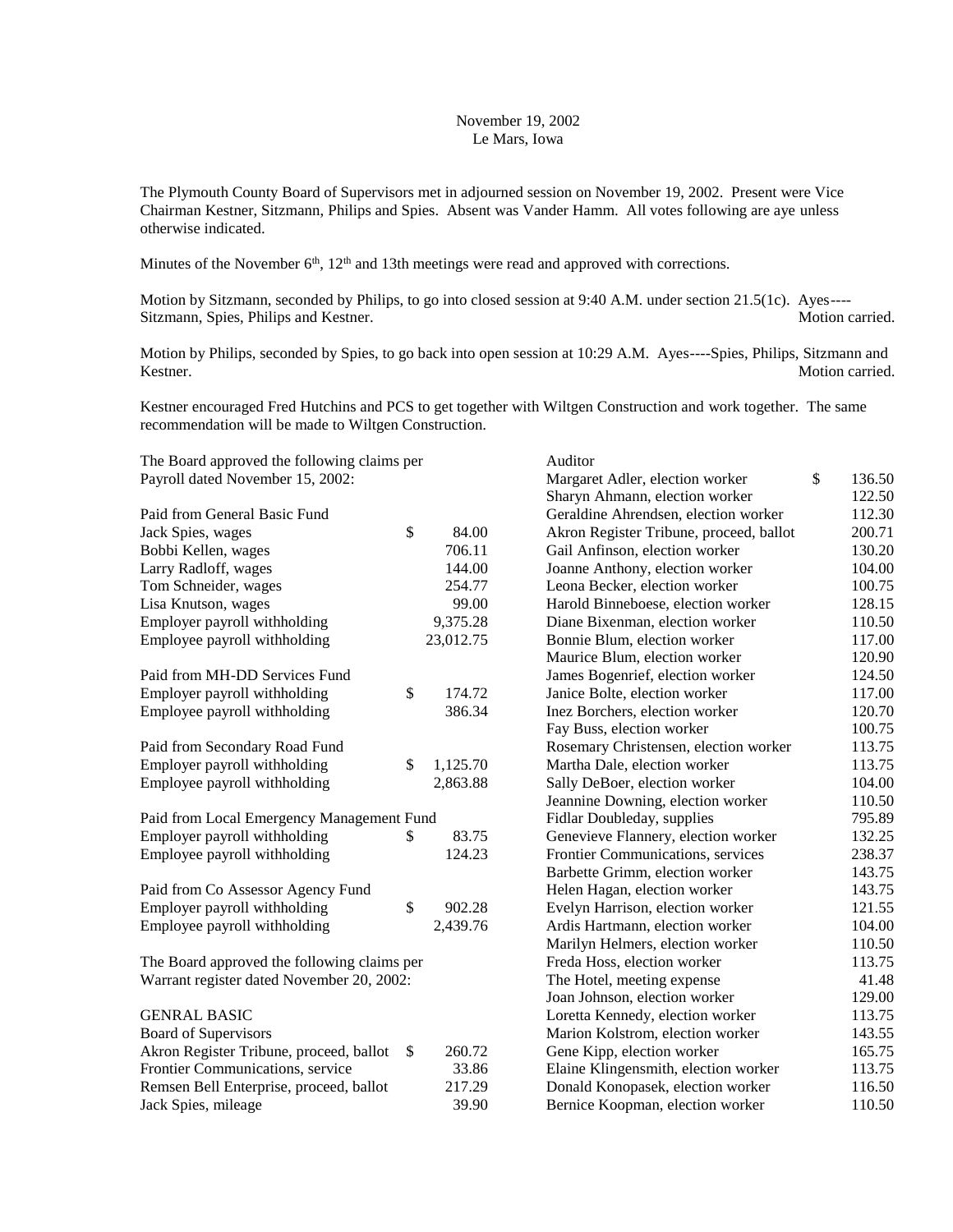| Joann Kots, election worker             | \$ | 129.05   | Sheriff                                 |              |
|-----------------------------------------|----|----------|-----------------------------------------|--------------|
| Audrey Kurth, election worker           |    | 236.75   | Amoco Oil, fuel                         | \$<br>91.00  |
| Mildred Kurtz, election worker          |    | 104.00   | Branum Oil, fuel & services             | 402.06       |
| Joyce Langel, election worker           |    | 110.50   | Farmers Coop, fuel                      | 333.68       |
| Coleen Larsen, election worker          |    | 113.75   | Frontier Communications, service        | 543.73       |
| Don Law, election worker                |    | 165.75   | Fuel'n'More, fuel                       | 1,071.74     |
| Virginia Leekley, election worker       |    | 128.75   | Heartland Car Care, repair              | 817.00       |
| Bernice Less, election worker           |    | 191.75   | Bill Sage, memberships                  | 300.00       |
| Marjorie Lorenzen, election worker      |    | 113.75   | Jack's Uniforms, apparel                | 12.95        |
| Dorothy Lubben, election worker         |    | 122.75   | LeMars Veterinary Clinic, dogs          | 13.00        |
| Matt Parrott & Sons, supplies           |    | 16.58    | M & D Inc, fuel                         | 96.20        |
| Arlene McHale, election worker          |    | 110.50   | Mike Clarey Enterprises, service        | 12.00        |
| K. Kae Meyer, mileage                   |    | 76.05    | Mike's Inc, fuel                        | 85.82        |
| Twylia Miller, election worker          |    | 118.30   | Motorola Inc, service agreement         | 664.70       |
| Jean Neuroth, election worker           |    | 113.75   | Nat'l Sheriff's Assoc, dues             | 100.00       |
| LaDonna Oltmanns, election worker       |    | 119.50   | Northern Exposure, film processing      | 68.55        |
| Joyce Port, election worker             |    | 113.75   | Sharon's Embroidery, uniforms           | 45.84        |
| Joan Portz, election worker             |    | 118.30   | Sioux Sales Company, uniforms           | 296.75       |
| Gloria Reed, election worker            |    | 113.75   | Standard Office, supplies               | 35.04        |
| Remsen Bell Enterprise, proceed, ballot |    | 146.90   | Streicher's, equipment                  | 12.68        |
| Erwin Renken, election worker           |    | 104.00   | Susemihl's Uptown, gas, service         | 231.01       |
| Janice Renken, election worker          |    | 118.25   | Town & Country Vet, dogs                | 55.00        |
| Evelyn Saunders, election worker        |    | 113.75   | Western IA Tech, instruction            | 100.00       |
| Darrel Schroeder, election worker       |    | 120.65   |                                         |              |
| Mark Schroeder, election worker         |    | 100.75   | Recorder                                |              |
| Standard Office, supplies               |    | 117.39   | Frontier Communications, service        | \$<br>98.89  |
| Dorothy Tammes, election worker         |    | 113.75   | Treasurer-State/IA, books               | 15.90        |
| Alyce Toben, election worker            |    | 128.75   |                                         |              |
| Treasurer-State of IA, books            |    | 10.45    | <b>Veterans Affairs</b>                 |              |
| Joyce Treinen, election worker          |    | 113.75   | Frontier Communications, service        | \$<br>65.06  |
| Jane Vander Well, election worker       |    | 113.75   | McLeod USA, service                     | 14.85        |
| Patricia Vondrak, election worker       |    | 129.00   | Standard Office, supplies               | 9.21         |
| Delores Westhoff, election worker       |    | 126.10   | Gerrit Zomermaand, mileage              | 25.00        |
| Joyce Willer, election worker           |    | 117.95   |                                         |              |
|                                         |    |          | <b>Conservation Board</b>               |              |
| Treasurer                               |    |          | Bomgaars, equipment, supplies           | \$<br>129.39 |
| Allied Document, renewals, postage due  | -S | 983.28   | Branum Oil, repair                      | 8.50         |
| Frontier Communications, services       |    | 160.53   | DeJager Plbg & Htg, repairs             | 167.50       |
| LeMars Postmaster, postage              |    | 17.25    | Steve Griebel, fuel, expense            | 24.84        |
| Standard Office, supplies               |    | 256.10   | Higman Sand/Gravel, sand, gravel        | 481.99       |
|                                         |    |          | HyVee, machine rental                   | 33.95        |
| <b>County Attorney</b>                  |    |          | Menards, supplies                       | 81.00        |
| Ace Reporting, deposition               | \$ | 254.00   | Midwest Equipment, blades               | 35.20        |
| Affinity Video, video expense           |    | 1,291.25 | National Audubon Society, subscription  | 30.00        |
| Kris Callahan, mileage                  |    | 47.40    | Northern IA Telephone, service          | 126.80       |
| Clay Co Clerk of Courts, judgment       |    | 12.50    | Oak & Treasures, appliance              | 459.95       |
| Crime Victim Assistance, book           |    | 5.00     | Orange City Sanitation, garbage pick-up | 57.20        |
| Floyd Valley Hospital, meals            |    | 60.00    | Performance Tire, repairs               | 45.75        |
| Frontier Communications, service        |    | 170.53   | Sherwin Williams, paint                 | 23.99        |
| IA Secretary/State, notary fee          |    | 30.00    | Siouxland Hlth Dept, water test         | 10.00        |
| Denise Marandola, services              |    | 800.00   | Sioux land Propane, regulators          | 159.78       |
| McLeod USA, services                    |    | 127.00   | Dennis Sohl, photos, postage, uniforms  | 758.58       |
| Carolyn Plueger, depositions            |    | 1,182.65 | Verizon Wireless, cell phones           | 72.98        |
| Standard Office, supplies               |    | 454.93   |                                         |              |
| Vander Meer, supplies                   |    | 36.48    | Human Services                          |              |
| Gayle Walhof, office assistance         |    | 1,065.00 | Arch Wireless, pager service            | \$<br>59.36  |
|                                         |    |          |                                         |              |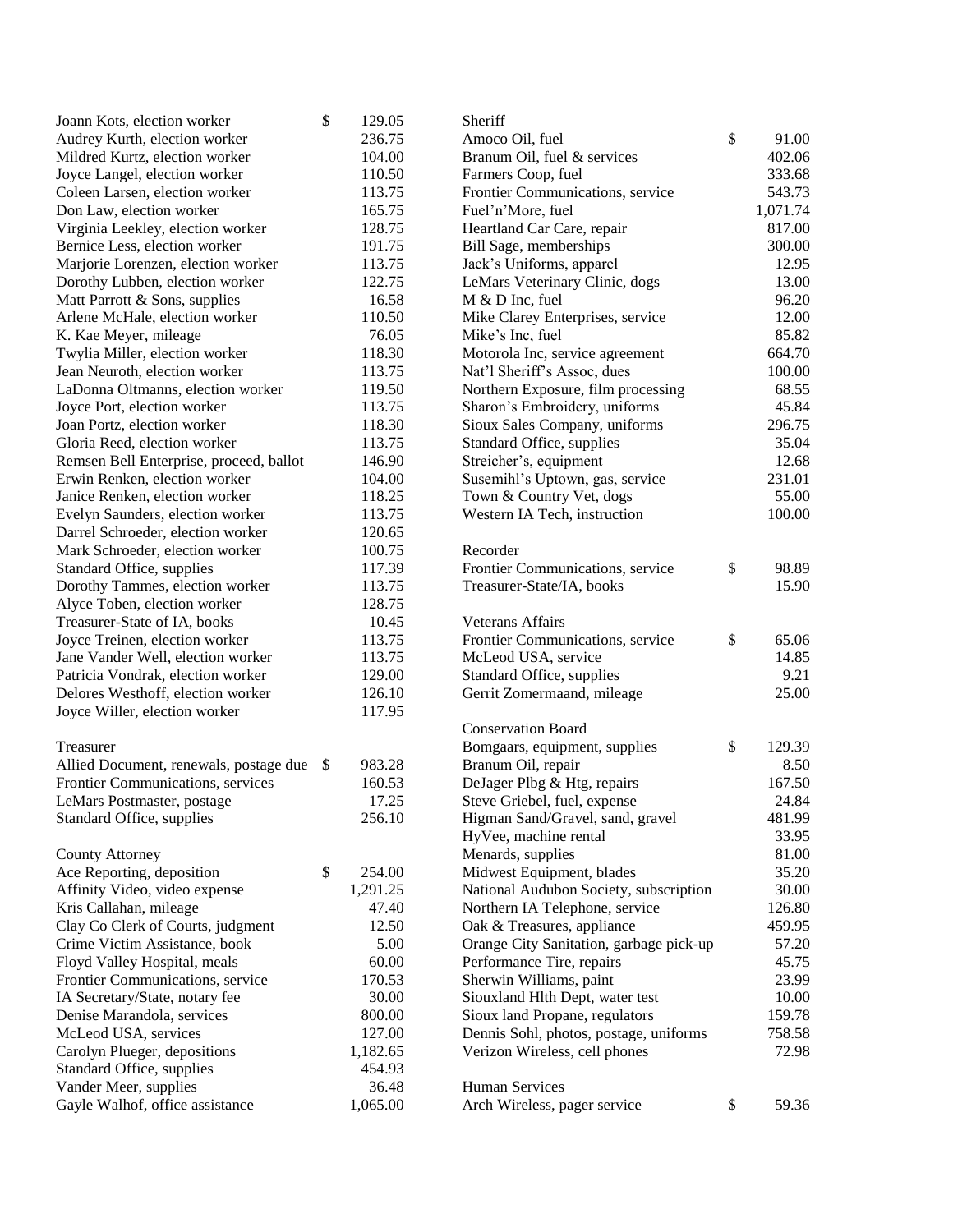| ATS, repairs                                                    | \$   | 501.00           | <b>Community Services</b>                              |                |
|-----------------------------------------------------------------|------|------------------|--------------------------------------------------------|----------------|
| Lora DeLair, cleaning services                                  |      | 240.00           | \$<br>Scott Bixenman, fees                             | 50.00          |
| Frontier Communications, service                                |      | 382.93           |                                                        |                |
| LeMars, City of, water, sewer                                   |      | 22.25            | Nondepartmental                                        |                |
| Red's Printing, envelopes                                       |      | 147.25           | C.A. Bartolozzi, ins reimb<br>\$                       | 65.15          |
| Standard Office, supplies                                       |      | 396.92           | Paul Betsworth, ins reimb                              | 873.13         |
| Van's Sanitation, garbage pick-up                               |      | 33.43            | Barbara Braun, ins reimb                               | 13.07          |
|                                                                 |      |                  | Elizabeth Brent, ins reimb                             | 23.55          |
| <b>Correctional Services</b>                                    |      |                  | Kris Callahan, ins reimb                               | 37.12          |
| Akron Register Tribune, advertising                             | \$   | 17.00            | Flexible Benefits, processing fee                      | 60.00          |
| Family Pharmacy, inmate meds                                    |      | 156.93           | Linda Gaumnitz, ins reimb                              | 240.14         |
| Fareway, supplies                                               |      | 31.65            | Jolynn Goodchild, ins reimb                            | 21.91          |
| Dawn Fifita, meals at school                                    |      | 14.95            | Kara Harpenau, ins reimb                               | 432.68         |
| HyVee, jail provisions                                          |      | 378.35           | Russ Hobson, ins reimb                                 | 107.70         |
| LeMars, City of, water & sewer                                  |      | 119.71<br>382.22 | Larry Hoffman, ins reimb                               | 24.73<br>24.60 |
| LeMars Ambulance, service<br>LeMars Daily Sentinel, advertising |      | 34.50            | Tamara Jorgensen, ins reimb<br>Lisa Knutson, ins reimb | 112.99         |
| Plymouth Life, jail meals                                       |      | 6,146.94         | Jeffrey Kramer, ins reimb                              | 12.80          |
| Remsen Bell Enterprise, advertising                             |      | 7.80             | James Lubben, ins reimb                                | 378.58         |
| Silk Screen Ink, uniforms                                       |      | 241.58           | Dennis Masuen, ins reimb                               | 67.40          |
| Sioux Sales Company, uniforms                                   |      | 214.80           | Richard Milne, ins reimb                               | 36.00          |
| Elaine Van Otterloo, consultation                               |      | 100.00           | Loren Mosterd, ins reimb                               | 106.60         |
|                                                                 |      |                  | Sharon Nieman, ins reimb                               | 128.02         |
| District Court                                                  |      |                  | Darin Raymond, ins riemb                               | 314.64         |
| Cherokee Co Sheriff, fees                                       | $\$$ | 24.00            | Jill Renken, ins reimb                                 | 40.60          |
| Dean Meine, fees                                                |      | 205.00           | Thomas Rohe, ins reimb                                 | 77.20          |
| Ply Co Sheriff, fees                                            |      | 771.61           | Dan Ruhland, ins reimb                                 | 136.04         |
| West Group Payment Ctr, updates                                 |      | 1,605.39         | Dennis Sohl, ins reimb                                 | 180.72         |
| Woodbury Co Sheriff, fees                                       |      | 251.30           | Jack Spies, ins reimb                                  | 73.78          |
|                                                                 |      |                  | Jeff TeBrink, ins reimb                                | 38.46          |
| Communications                                                  |      |                  | David Vander Hamm, ins reimb                           | 20.40          |
| MidAmerican Energy, utilities                                   | \$   | 215.97           | Williams & Company, services                           | 9,000.00       |
| Courthouse                                                      |      |                  | MH-DD SERVICES FUND                                    |                |
| Car-Go-Express, gas                                             | \$   | 55.00            | Mental Health Administration                           |                |
| Carl's Welding, repairs                                         |      | 588.98           | \$<br>Thomas Hoffman, fees                             | 50.00          |
| Frontier Communications, service                                |      | 67.67            | Hope Haven, services for 10/02                         | 3,004.40       |
| Greenway, lawn care                                             |      | 365.60           | 44,773.55<br>IA Dept Human Services, services          |                |
| LeMars City of, water, sewer                                    |      | 68.16            | Life Skills, services for 10/02<br>19,762.71           |                |
| Life Skills, cleaning services                                  |      | 1,109.61         | Mid-Step, services for 10/02                           | 2,320.00       |
| MidAmerican Energy, gas, electric                               |      | 1,544.66         | Sharon Nieman, phone, mileage                          | 35.30          |
| O'Keefe Elevator, replacement part                              |      | 414.00           | Plains Area Mental Hlth, grant                         | 7,385.75       |
| Simplex, batteries                                              |      | 135.60           | Timmins Construction, waiver billing<br>34,000.00      |                |
| Data Processing                                                 |      |                  | Village NW Unlimited, services for 10/02               | 1,382.20       |
| Frontier Communications, service                                | \$   | 17.86            | RURAL SERVICES BASIC FUND                              |                |
| Int Business Machines, maint on printer                         |      | 1,557.12         | Sanitarian                                             |                |
| Matt Parrott & Sons, paper                                      |      | 342.10           | \$<br>C Gordon Greene, mileage                         | 104.63         |
| Micro Warehouse, antenna                                        |      | 67.65            | Joyce Nussbaum, well closing                           | 192.50         |
| Standard Office, file for maps                                  |      | 68.56            | Siouxland Dist Hlth, water analysis                    | 110.00         |
|                                                                 |      |                  |                                                        |                |
| Juvenile Probation                                              |      |                  | Zoning                                                 |                |
| LeMars Daily Sentinel, publication costs \$                     |      | 13.11            | \$<br>Frontier Communications, service                 | 45.83          |
| Treasurer, State of IA, amt for juv just                        |      | 698.00           | LeMars Daily Sentinel, notices                         | 25.35          |
| Woodbury Co Sheriff, fees                                       |      | 52.30            | McLeod USA, phone service                              | 13.39          |
|                                                                 |      |                  | Daryl Siebens, mileage                                 | 9.60           |
|                                                                 |      |                  |                                                        |                |